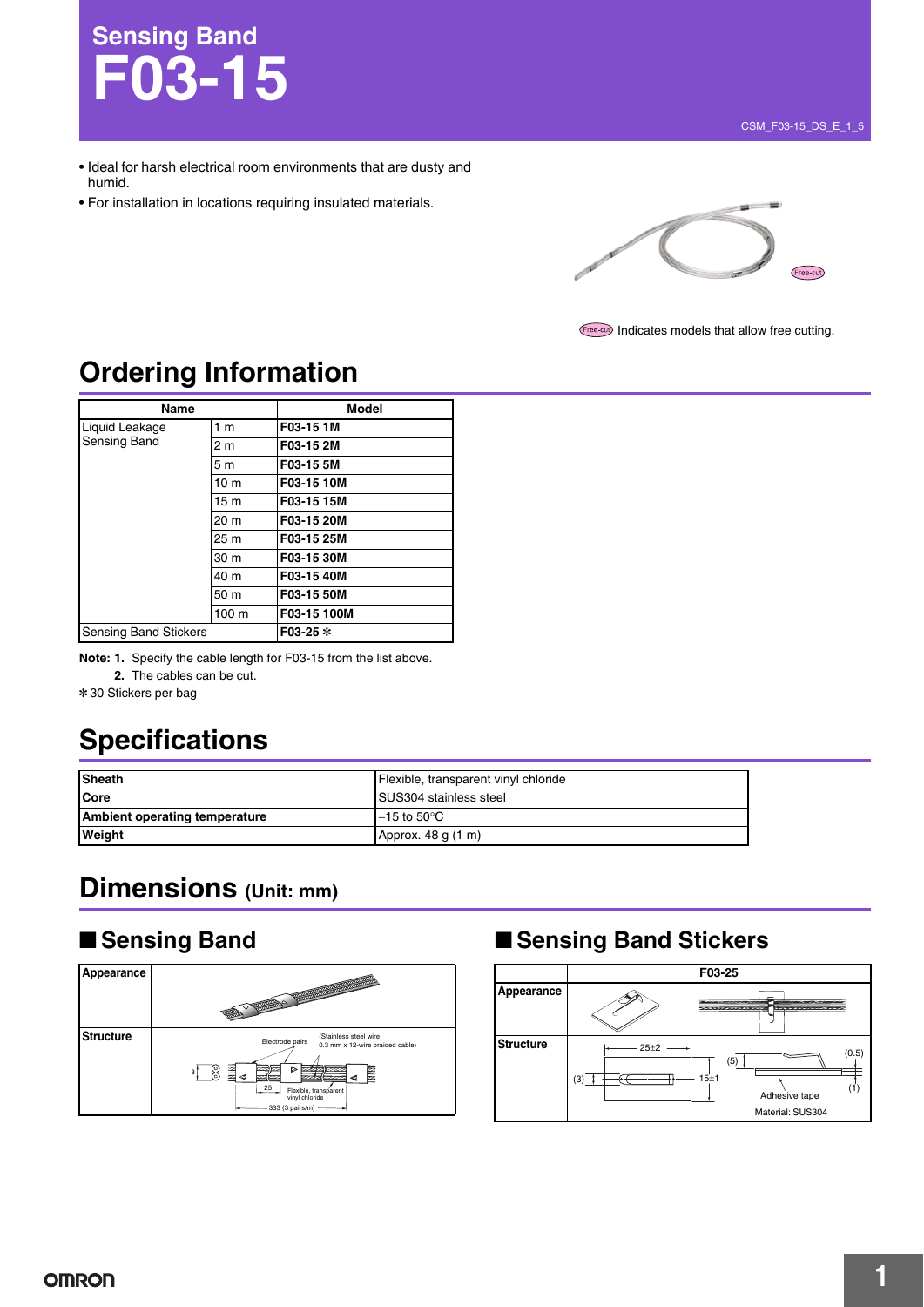#### **Bending the Sensing Band**

To change the direction of the Sensing Band, bend the Sensing Band in one or two places where the core is not exposed.



**Note:** Bend the Sensing Band approximately 4 cm (i.e., twice the distance between places where the core is exposed) away from places where a Sticker is attached. If the Sensing Band is bent at places further away than this, the Sensing Band may come away from the surface.

### **Stripping and Connecting Terminals**

- **1.** Cut into the Sensing Band approximately 4 to 6 cm in from the end as shown in the diagram below.
- **2.** Strip away approximately the last 9 mm of the sheath to expose the core (SUS line).
- **3.** To connect to the Terminal Block, insert the screwdriver (see note 3) from the top of the Terminal Block and insert the stripped end of the core from the side. (Refer to *Dimensions* on page 1.)



**Note:** Check that the wiring is secure before using the K7L in applications.

#### **Interval Between Stickers**

When securing the Sensing Band with Stickers, attach the Stickers at intervals of 20 to 30 cm in places where the core is not exposed.



- **Note: 1.** When using the F03-26PES (adhesive-tape model), be sure to wipe all moisture, oil, and dust from the surface to which the Sticker is to be attached. Failure to do so may result in insufficient adhesion, and the Sticker may peel away from the surface.
	- **2.** When using the F03-26PEN (screw model), before installing the Sensing Band, it is necessary to perform stud welding. For details on the pitch of the studs, refer to the information on the dimensions of Sensing Band Stickers.
	- **3.** Commercially available screwdrivers can be used. It is recommended, however, that either a 210-350/01 screwdriver or a 209-132 operating tool to connect jumpers, both manufactured by Wago Japan, is used. Contact http://www.wago.com.

### **Liquid Leakage Sensing Band Precautions**

Refer to the following installation methods and install the Sensing Band securely using the proper method for the location and environment.

**1.** Post or Beam Mounting

Use fasteners, such as concrete anchors, to secure the Sensing Band every 500 to 1,000 mm to ensure that it does not come loose. If the surface of the post or beam is very uneven, apply two-sided tape to the mounting surface first and then secure the Sensing Band to the tape with the fastener.

**2.** Conduit Installation

For vertical conduits, wrap the Sensing Band around the conduit at a pitch 2 to 3 times the diameter of the conduit. For horizontal conduits, secure the Sensing Band at appropriate intervals along the bottom of the conduit using an insulated adhesive strap, such as Insulock, to ensure that the Sensing Band does not come loose.

- **3.** Dike and Catch Basin installation
- Use the specified stickers (sold separately) to secure the Sensing Band at appropriate intervals to keep it flat in the dike or catch basin. **4.** Floor Installation

Estimate the leakage detection area and use stickers to secure the Sensing Band at appropriate intervals on the floor and around equipment. Cover the Sensing Band with plastic or metal molding to protect it from contact with other objects and from being stepped on by workers. Leave a 50- to 100-mm gap in the molding at approximately 500-mm intervals where it touches the floor to allow liquids to pass through.

- **5.** Do not install the Sensing Band in locations where condensation is likely to occur.
- **6.** Mount the Sensing Band as close as possible to the mounting surface. Make sure that any gaps are no more than 2 mm in horizontal installations, such as the floor, and no more than 1 mm with vertical installations, such as posts and beams.
- **7.** Attach an insulated protector, such as plastic molding, securely to the Sensing Band to protect it from contact with power cables carrying over 300 V.
- **8.** Normally leaking materials detected by the Sensing Band will evaporate and the Sensing Band will return to its original state. The Sensing Band may not return to its original state and will have to be replaced, however, if the leaking material contained conductive impurities. Follow the appropriate replacement procedures.
- **9.** The Sensing Band is not designed to be used as electrical wiring and must not be used for any purpose other than leak detection.

**10.**Do not apply petroleum-based products, such as wax, to the Sensing Band. Otherwise, liquids may be repelled and detection may fail.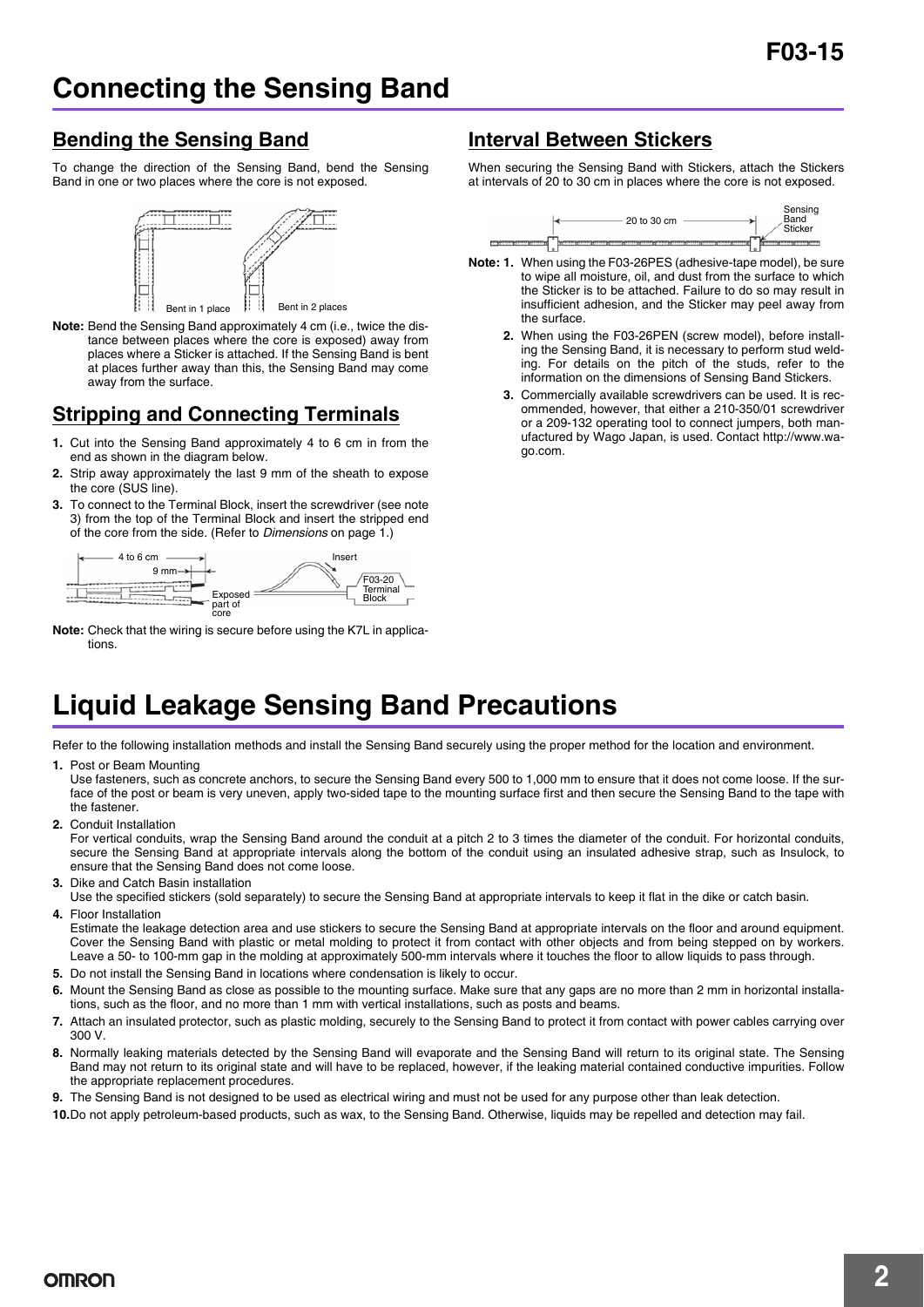### **Dimensions (Unit: mm)**

#### **Liquid Leakage Point Sensor**





**Note: 1.** The Terminal Block is made of nylon 66. Mount the Terminal Block in locations not subject to liquid chemicals using M3 screws. **2.** Secure the Sockets with M3 screws at a torque of 0.78 to 1.18 N⋅m.

### **Point Sensor Mounting Bracket**

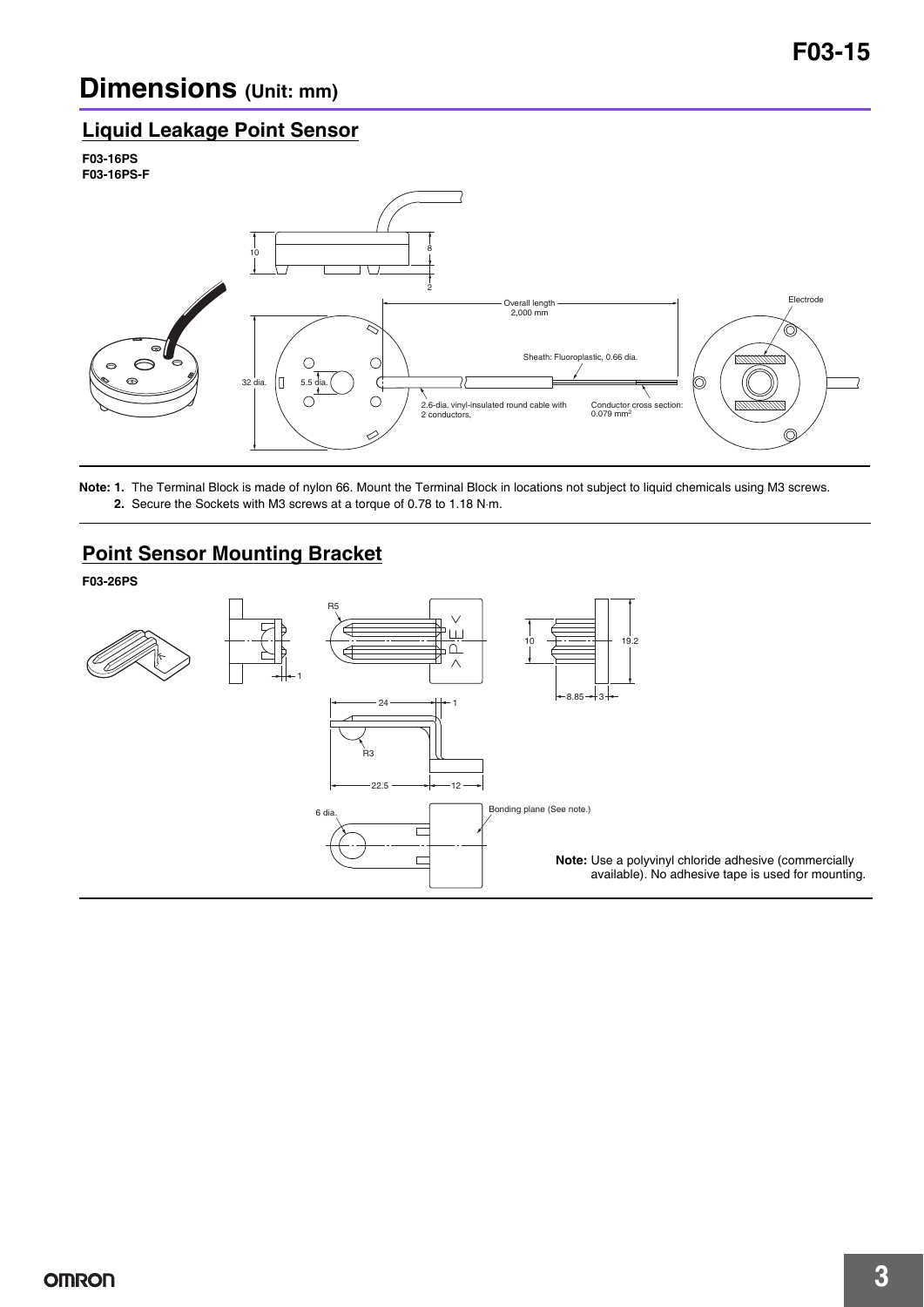Some questions that are frequently asked about the K7L are given below. Use this information when selecting a model.

#### **Can one K7L Amplifier be used for detection in more than one place?**

#### **Yes.**

By using Terminal Blocks to connect Sensing Bands in parallel, detection can be performed in more than place with only one K7L Amplifier.



- **Note: 1.** When wiring, be sure not to exceed the maximum possible wiring distances for both the connecting cable and the Sensing Band. Exceeding these distances may lead to faulty operation. Connect one Sensing Band to each Terminal Block.
	- **2.** Not applicable to the K7L-UD.

#### **Can the K7L Amplifier be used as a replacement for the 61F-GPN-V50 Water Leakage Detector?**

#### **Yes.**

Because the surge withstand capability is different, however, do not use in locations where it will be exposed to impulses and surges, such as outdoor roofs or in pump panels. Also, items such as the power supply voltage and the connection sockets are different. Check these items before application.



**Can a different terminal block (e.g. a commercially available terminal block or a terminal block constructed by the user) be used instead of the one provided?**

#### **Yes.**

When using another terminal block, however, be sure to check that all the terminals are mutually isolated, and that there is no danger of ground faults in connecting cables or Sensing Bands.



#### **Can the K7L Amplifier detect pure water?**

#### **Yes.**

Even pure water, which has a resistance exceeding 10 MΩ⋅cm, can nearly always be detected if the K7L is used at its maximum sensitivity. This is because impurities are mixed with the water when it is leaked and the resistance drops.



**Can the K7L Amplifier detect oil?**

**No.**



ALL DIMENSIONS SHOWN ARE IN MILLIMETERS

To convert millimeters into inches, multiply by 0.03937. To convert grams into ounces, multiply by 0.03527.